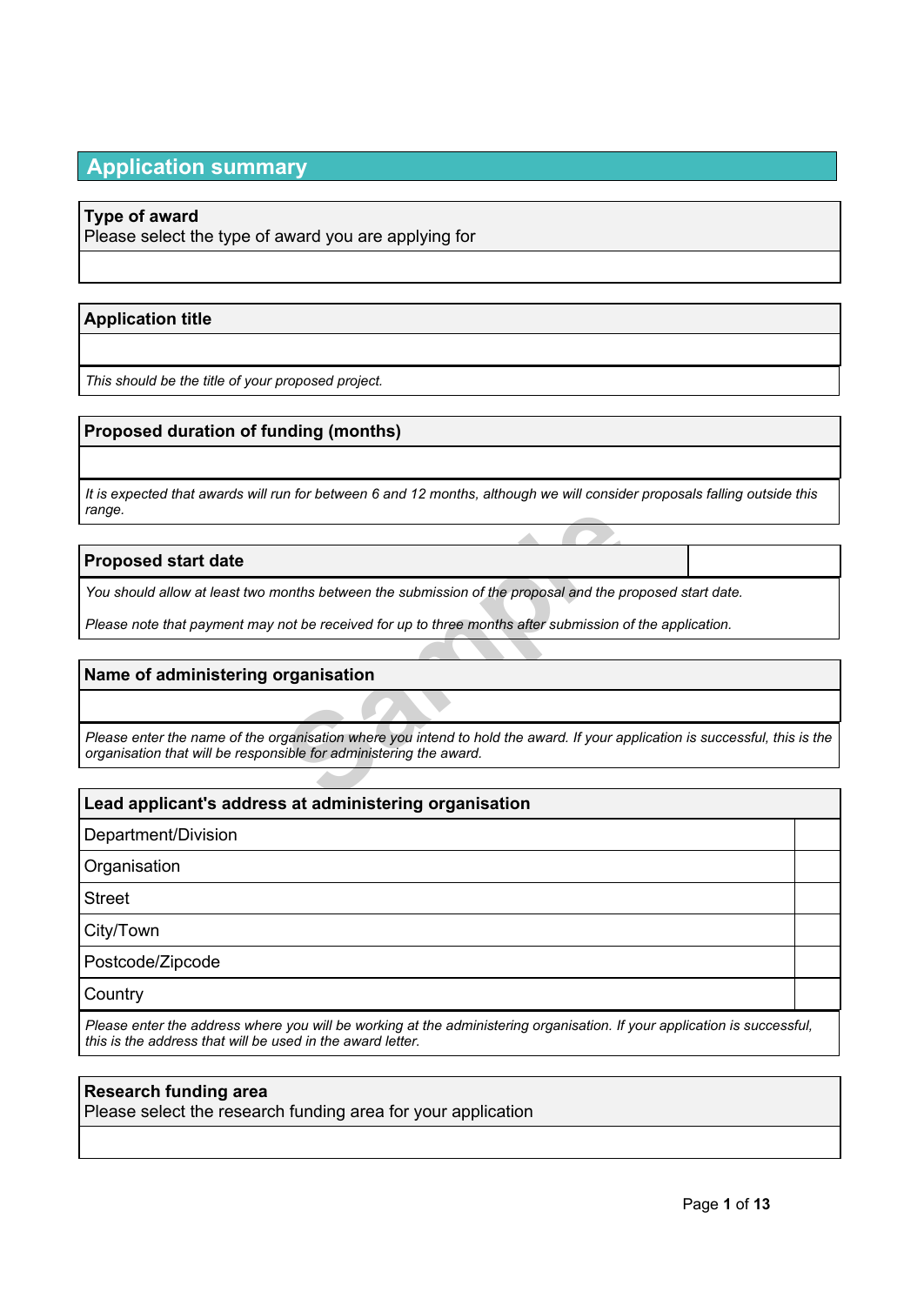This will help us to route your application to the appropriate grants team when it arrives at the Trust. Please select *'Medical Humanities' if your proposal uses a predominantly humanities approach. Please select 'Social Science and Bioethics' if your proposal uses a predominantly social science approach, or involves a normative, empirical or conceptual ethical enquiry.*

## **Lead applicant**

| <b>Lead applicant details</b>                                                      |     |                 |              |  |
|------------------------------------------------------------------------------------|-----|-----------------|--------------|--|
| <b>Full Name</b>                                                                   |     |                 |              |  |
| <b>Department</b>                                                                  |     |                 |              |  |
| <b>Division</b>                                                                    |     |                 |              |  |
| Organisation                                                                       |     |                 |              |  |
| <b>Address Line 1</b>                                                              |     |                 |              |  |
| <b>City/Town</b>                                                                   |     |                 |              |  |
| <b>Postcode</b>                                                                    |     |                 |              |  |
| <b>Country</b>                                                                     |     |                 |              |  |
| <b>Telephone No.</b>                                                               |     |                 |              |  |
| <b>Email Address</b>                                                               |     |                 |              |  |
|                                                                                    |     |                 |              |  |
| <b>ORCID ID</b>                                                                    |     |                 |              |  |
| <b>ORCID ID</b>                                                                    |     |                 |              |  |
|                                                                                    |     |                 |              |  |
| Lead applicants must add their ORCID iD. Find out more about ORCID on our website. |     |                 |              |  |
|                                                                                    |     |                 |              |  |
| Career history (current/most recent first)                                         |     |                 |              |  |
| Erom                                                                               | TΛ. | <b>Docition</b> | Oragnication |  |

| <b>ORCID ID</b> |  |
|-----------------|--|
| <b>ORCID ID</b> |  |
|                 |  |

| Career history (current/most recent first)                                                                              |  |                 |                     |  |
|-------------------------------------------------------------------------------------------------------------------------|--|-----------------|---------------------|--|
| <b>From</b>                                                                                                             |  | <b>Position</b> | <b>Organisation</b> |  |
|                                                                                                                         |  |                 |                     |  |
| Please provide details of your current position (if applicable) and all previous posts held, listing most recent first. |  |                 |                     |  |

| <b>Education/training</b>                                                             |    |                      |         |              |
|---------------------------------------------------------------------------------------|----|----------------------|---------|--------------|
| From                                                                                  | Т٥ | <b>Qualification</b> | Subject | Organisation |
|                                                                                       |    |                      |         |              |
| Please provide details of relevant education/training, listing the most recent first. |    |                      |         |              |

### **Source(s) of personal salary support**

Your source of salary may have an impact on your eligibility to apply for Wellcome Trust funding. Please, therefore, state the source of funding of the salary of your post (for example, if it is funded through your organisation's block grant from a Higher Education Funding Council). If your salary is being funded from more than one source, please provide details of all funding sources, including their relative contributions. If there are any ties on intellectual property rights or publications arising from the research you undertake, please contact the Wellcome Trust for advice. Restrictions on intellectual *property may affect your ability to apply to the Wellcome Trust.*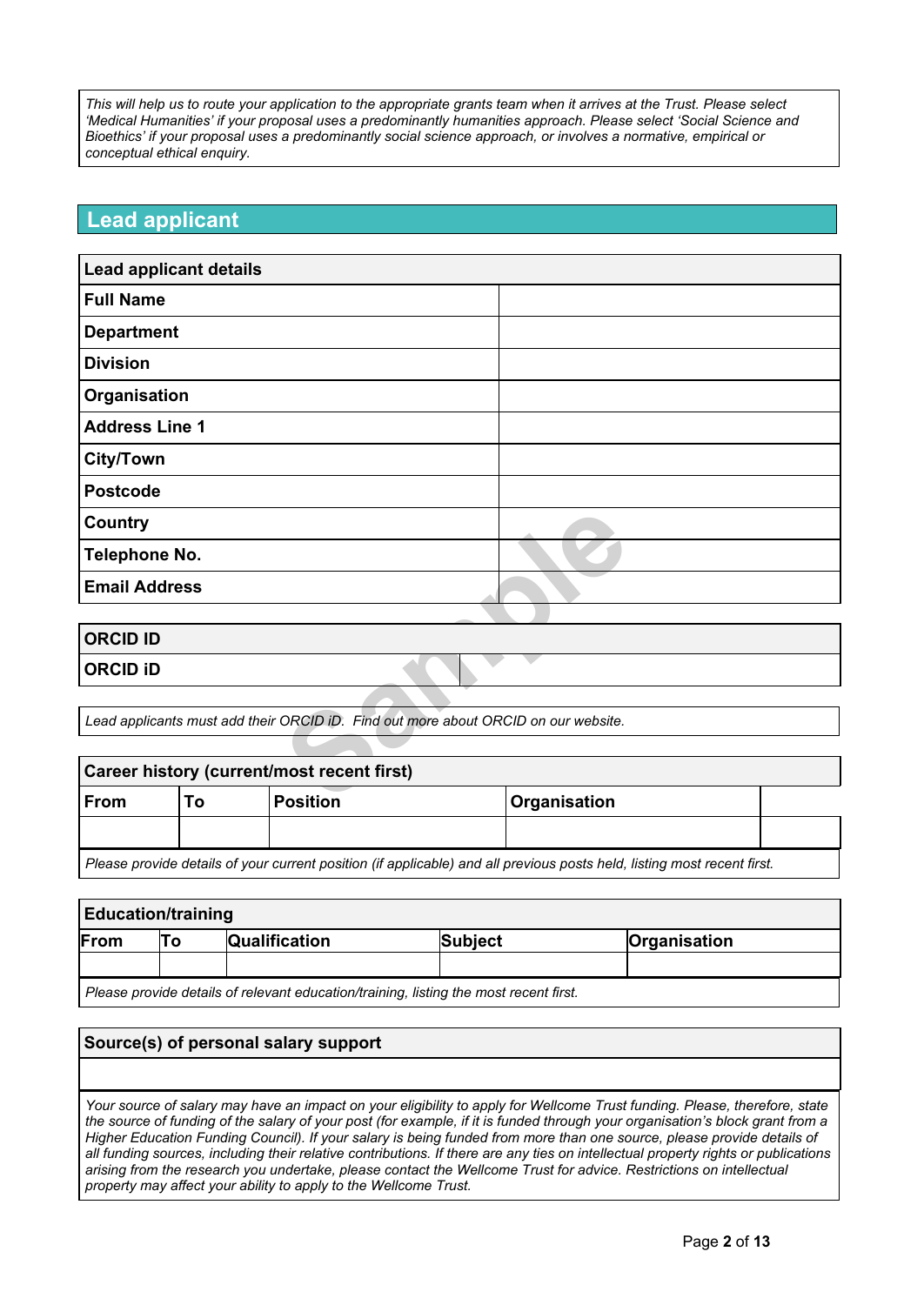*If you are not currently in employment, this question should be answered 'not applicable'.*

### **Clinical status**

Do you have a medical/veterinary degree?

*Please note that this includes dental and clinical psychology degrees.*

Please specify

Are you clinically active?

What is your specialty?

Please choose your specialty from the dropdown list - if it is not on the list, select 'Other' and specify.

Please specify

#### **Career breaks**

Have you had any career breaks or periods of part-time work, for example parental or long-term sick leave?

breaks or periods of part-time work, for exampleave?<br>
In researchers who have taken career breaks, and wish to<br>
In considering your track record. Please state when and fit-time basis. We are not seeking any information on We encourage applications from researchers who have taken career breaks, and wish to ensure that any such breaks are duly taken into account when considering your track record. Please state when and for what period of time you took a break, or were working on a part-time basis. We are not seeking any information on the reasons for this break so please *do not provide this here, including sharing any sensitive personal health information.*

Please provide details

Do you wish to undertake this award part time?

If you wish to undertake this award part time, you must be employed on a part-time basis. Please contact the Trust to *discuss your requirements.*

#### **Career contributions**

What are your most important research-related contributions to date? These may include contributions to health policy or practice, or to technology or product discovery and development. (350 words max.)

#### **Research outputs**

List up to 20 of your most significant research outputs, ensuring that at least five of these are from the last five years. For 10 of these outputs, provide a statement describing their significance and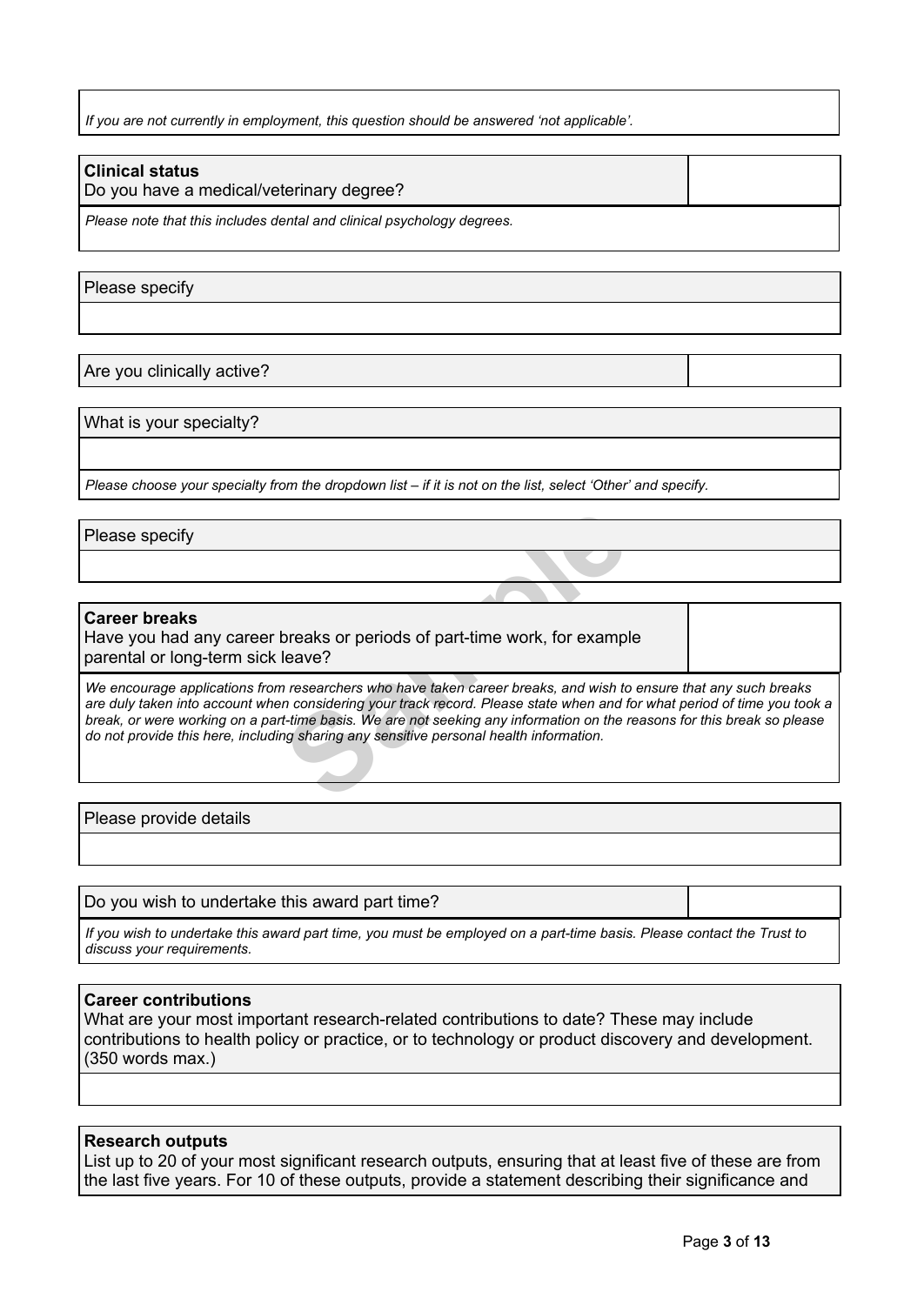your contribution (up to 50 words per output).

Research outputs may include (but are not limited to):

- Peer-reviewed publications and preprints
- Policy guidelines or briefings
- Datasets, software and research materials
- Inventions, patents and commercial activity

For original research publications indicate those arising from Wellcome-funded grants in **bold**, and provide the PubMed Central ID (PMCID) reference for each of these. Please refer to guidance notes.

*Publications should be in chronological order with the most recent first. Please give citation in full, including title of paper and all authors\*. Citations to preprints should state "Preprint", the repository name and the articles persistent identifier (e.g DOI).*

(\*All authors, unless more than 10, in which case please use 'et al', ensuring that your position as *author remains clear.)*

*You should include here systematic reviews (e.g. Cochrane Reviews) and meta analyses, but exclude abstracts and* literature reviews. We encourage the inclusion of articles published via open research publishing platforms, such as *Wellcome Open Research, providing they have passed peer review.*

*Please tell us if any publications are:*

- *in press*
- *accepted subject to revisions*
- *submitted or under review*
- *If you have any updates during the application process, please let us know.*

Preprints, i.e. complete manuscripts that have been submitted to a preprint repository or service (e.g. bioRxiv, PeerJ Preprints, arXiv, SocArXiv or PsyArXiv), can be included only if they have a permanent identifier such as a DOI or arXiv *identifier.*

natic reviews (e.g. Cochrane Reviews) and meta analyses<br>
te the inclusion of articles published via open research pu<br>
iding they have passed peer review.<br>
Sare:<br>
Sare:<br>
Sare:<br>
Sare:<br>
Sare:<br>
Sare:<br>
Sare:<br>
Sare:<br>
Sare:<br>
Sare The Wellcome Trust's open access policy requires all original peer-reviewed research papers, supported in whole or in part by Trust funding, to be made available through PubMed Central (PMC) and Europe PMC as soon as possible and in *any event within six months of the journal publisher's official date of final publication.*

The PubMed Central ID (PMCID) is the unique identifier assigned to every full text paper in PubMed Central (PMC) and *Europe PMC.*

*Please note that:*

We actively monitor compliance with our open access policy and successful applicants will be asked to provide *a full list of all their Wellcome-funded research papers, and confirm compliance by providing the PMCID identifier for these, before the award letter can be issued.*

*For further guidance, please refer to the Trust's open access policy [statement](http://www.wellcome.ac.uk/funding/managing-grant/open-access-policy) and authors' [information.](http://www.wellcome.ac.uk/funding/managing-grant/open-access-information-authors)*

| Total number of peer-reviewed publications which you have authored/co-<br>authored. Please exclude abstracts and literature reviews. |  |  |
|--------------------------------------------------------------------------------------------------------------------------------------|--|--|
| l Ven chentalischen beseichneite seitene erabsete erabsere. 147. erabssere der inchriter af estielen schlichenteil                   |  |  |

You should include here systematic reviews and meta analyses. We encourage the inclusion of articles published via *open research publishing platforms, such as Wellcome Open Research, providing they have passed peer review.*

## **Collaborators**

Will you require any key collaborators for this proposal?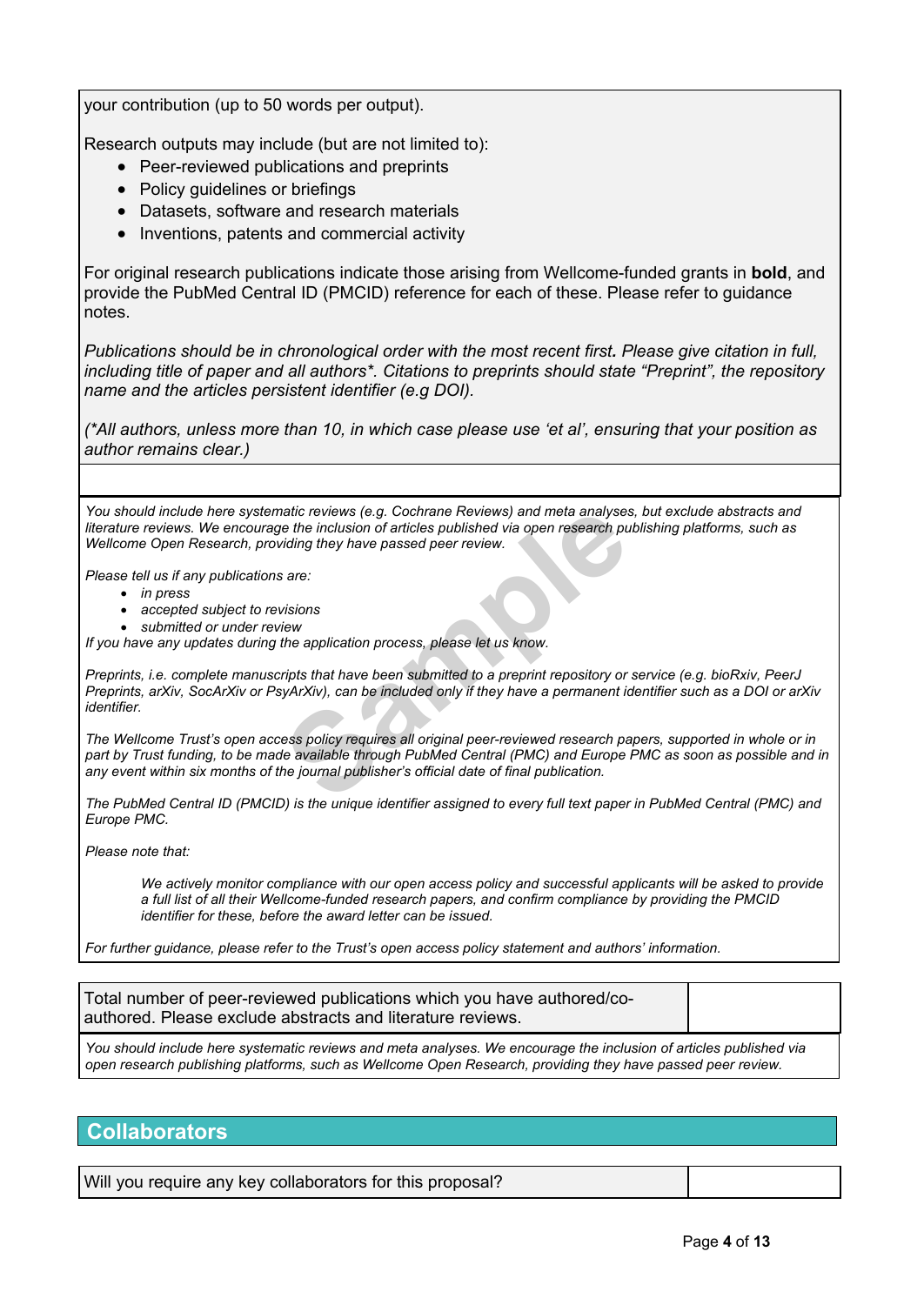These are collaborators who will be making a significant contribution towards the proposed research, for example, assisting with specific elements of the research or providing access to resources. If the answer is 'Yes', you will be asked to provide information of these collaborators and to confirm their willingness to participate in the proposed research.

Please list any key collaborators\* (name and organisation) and provide a very brief outline of their role in the proposed research.

*\*The collaborators named may be replaced with suitable alternatives should it be necessary or appropriate to do so.*

I confirm that the collaborators named above have agreed to be involved, as described, in the proposed research and are willing for their details to be included as part of this application.

## **Related applications**

Is this or a similar application for funding currently under consideration elsewhere?

Franchieve Consider nor process an application for support where the<br>
Eurorganisation. You are expected to inform us if you declined<br>
In the application to the Wellcome Trust is still under<br>
In the discussion (s) and decis The Wellcome Trust will neither consider nor process an application for support where the same or a related application is under consideration by another organisation. You are expected to inform us if you decide to submit this or a similar *proposal to another funding body whilst the application to the Wellcome Trust is still under consideration.*

Please provide name(s) of funding organisation(s) and decision date(s)

Is this a resubmission of an application submitted to the Wellcome Trust within the last 24 months?

Please see the relevant scheme page on the Wellcome Trust website for guidance before resubmitting an application.

## **Project summary**

**Project summary** Please provide a summary of your proposal, including key goals. (200 words max.)

This will be used as a short form 'abstract' and is necessary to enable the Trust to classify your proposal by subject area. This synopsis may be disclosed on the Wellcome Trust website and may be used for other publishing purposes. *For all our awards, we publish the synopsis as part of the grant details made available externally.*

The summary should be as complete as possible within the word limit, and should include key words which best describe *the proposal to enable text searching.*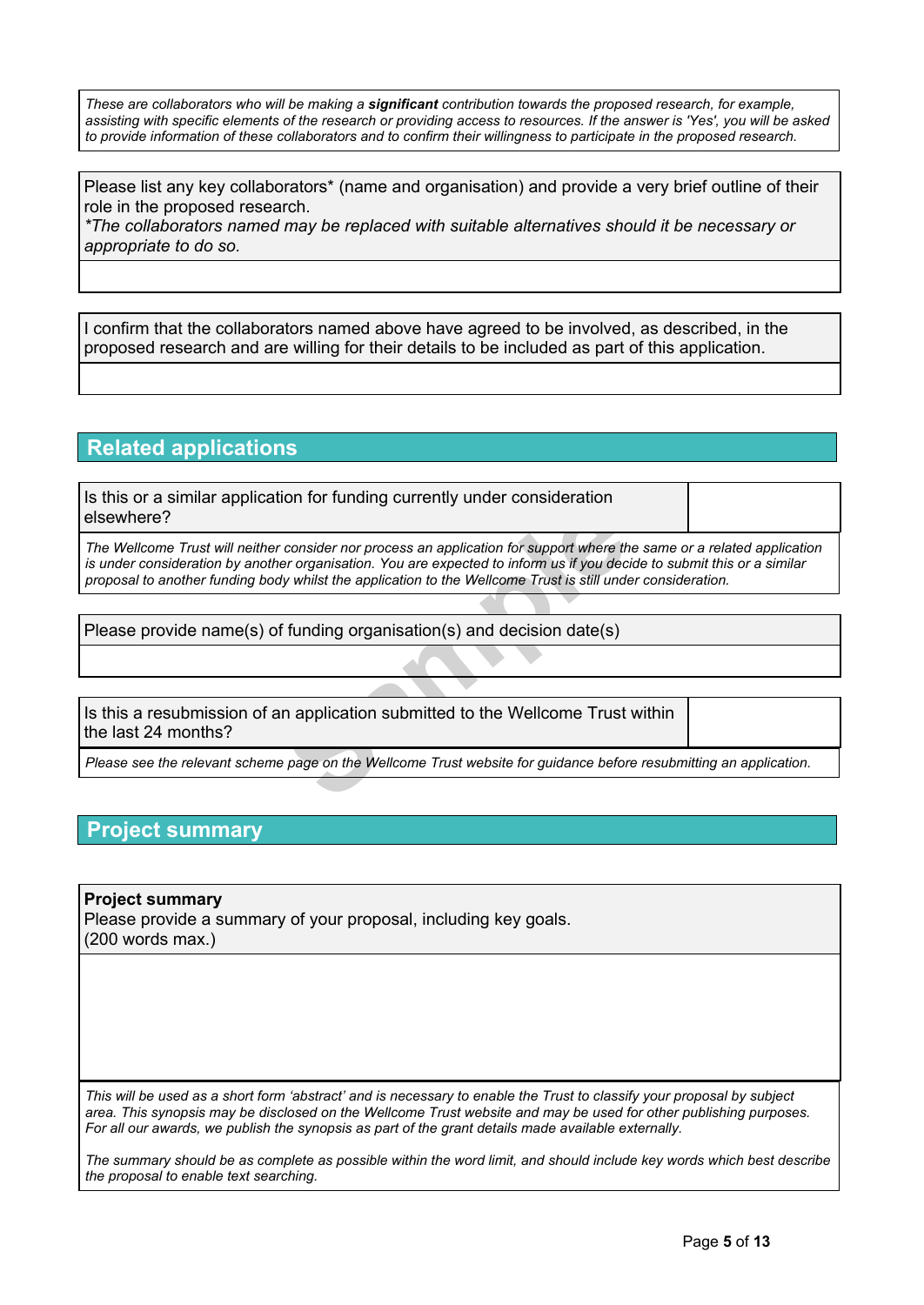### **Lay summary**

Please provide a summary of your proposed research that people who may not be familiar with the subject can understand. We may edit your summary and then use it to describe your research on our website and elsewhere.

You don't need to oversimplify your research, but try to explain it as clearly as possible. You should write in the first *person ("I" and "we") and structure your summary in this order:*

- *background to the research problem*
- *your approach*
- *expected impact of your work.*

#### *Example of a lay summary*

Complete diagnostic autopsies (CDA) remain the gold standard for determining cause of death, but performing them in *low- and middle-income countries (LMICs) is challenging. Facilities are inadequate, skilled staff scarce and public acceptance low. A minimally invasive autopsy (MIA) procedure involving organ-directed sampling has been proposed as* an alternative. Oxford University Clinical Research Unit (OUCRU) is evaluating the use of MIA in Vietnam, but the method's ultimate effectiveness will depend on its public reception. The public view on post mortem examinations and consent for them are complex and under-researched. I will use interviews, focus groups and participant observations to assess the practice and perceptions of autopsy in Vietnam and Nepal. I will investigate socio-cultural factors surrounding these perceptions and explore ethical barriers preventing autopsy uptake. I will try to determine whether MIA may be more acceptable than traditional forms of post mortem. I will then work alongside clinicians to develop more culturally *sensitive and appropriate methods of obtaining consent to autopsy.*

## **Details of project**

### Seed Award applicants only:

### **Please detail, where appropriate, the following information (1,000 words maximum):**

What do you want to do with this grant?

**Sample Constanting Consent to adtopty).**<br> **Sample Consenting Consent to adtopty).**<br> **Sample Transferies:**<br> **Sample Transferies:**<br> **Sample Transferies:**<br> **Sample Transferies:**<br> **Sample Transferies:**<br> **Sample Transferies:**<br> a) What is your main focus? (What topic, theme or problem is the grant intended to address?) b) What activities will you undertake? (This could include research leave, networking events, seminars, planning sessions, pilot studies etc.)

c) What will be the outputs of the activities? (This could include publications, pilot data, proofs of concept, archival scoping, a robust network of collaborators etc.)

Why is it important?

a) What potential impact in the field do your proposed activities have?

b) What will the outputs help you to achieve in the future? (Will it enable you to apply for more funding? Will it establish a scholarly network to support research?)

How will you do it?

a) Who will lead the project?

b) Who will be the collaborators?

c) What methods or approaches will be used? How will the outputs emerge from these?

### **Please note, this is an example answer structure. It is intended as a guide and is by no means prescriptive.**

No more than 1,000 words should be used to describe the proposal. You may provide your answer to this question in text entry format or as a PDF attachment. If you are uploading your proposal, the uploaded document must be in 11 point *Arial font and portrait format.*

### (1000 words max.)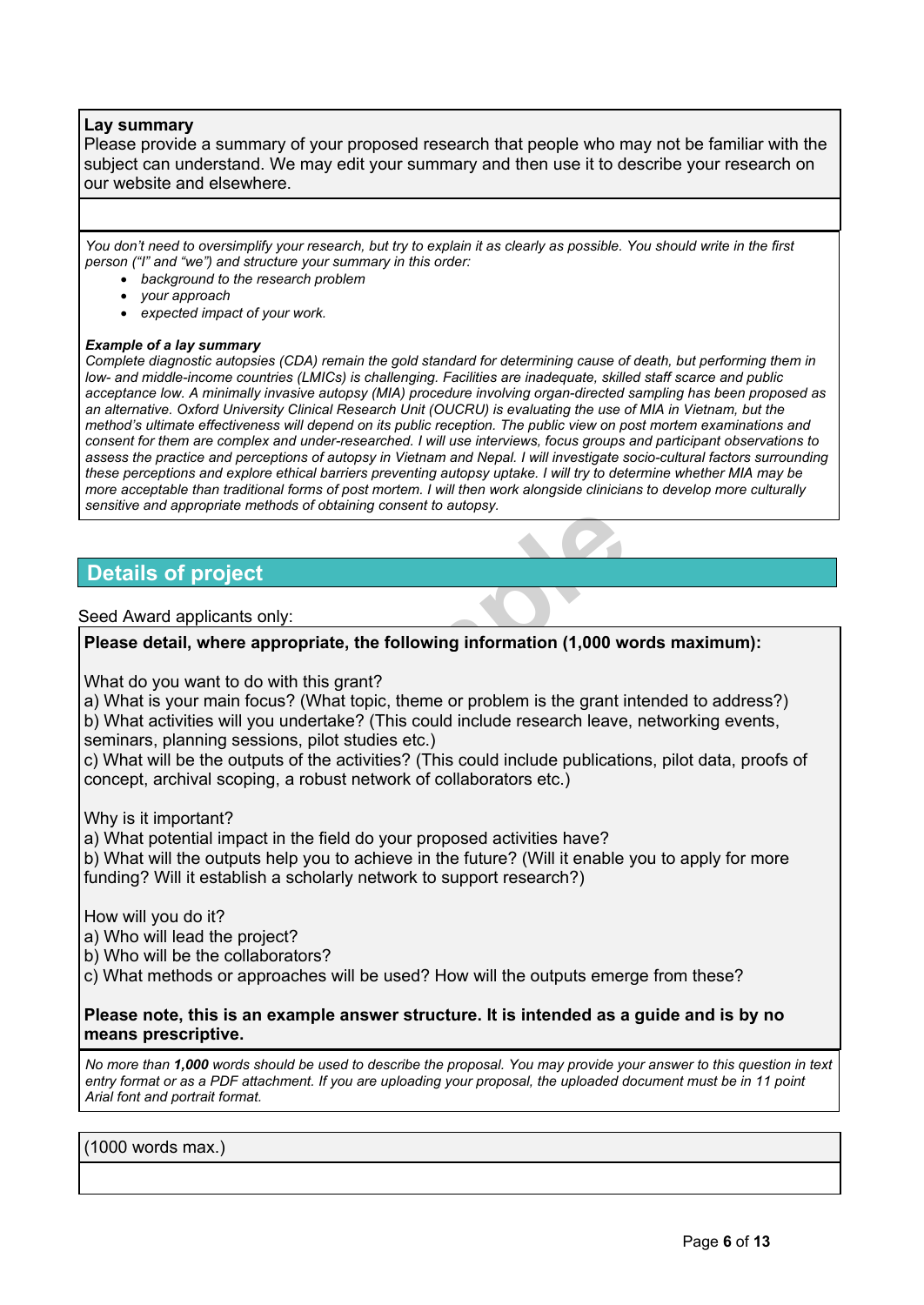Small Grant applicants only:

### **Please detail, where appropriate, the following information (1,000 words maximum):**

- 1. What are the primary aims of the grant?
- 2. What activities do you propose to undertake with the grant? (Activities may include, but are not limited to: conferences, seminars, networking and engagement events with stakeholders, exploratory research, pilot studies, and proof of concept work).
- 3. How do the activities come together to form a programme? (How do the activities link together in pursuit of your aims?)
- 4. What will be the impact of the programme of activities on your research? (For example: what networks have been formed or strengthened? What new research visions will have been developed?)

### **Please note, this is an example answer structure. It is intended as a guide and is by no means prescriptive.**

and be used to describe the proposal. You may provide yo<br>ment. If you are uploading your proposal, the uploaded do<br>provide the follow<br>crosscale of the addressed<br>you will undertake<br>projected outcomes of the activities (this No more than 1,000 words should be used to describe the proposal. You may provide your answer to this question in text entry format or as a PDF attachment. If you are uploading your proposal, the uploaded document must be in 11 point *Arial font and portrait format.*

If you are applying for funding for a research project, you may wish to include the following information:

- *Research focus and/or question(s) to be addressed*
- *Details of the activities you will undertake*
- Aims of the project and projected outcomes of the activities (this could include publications, pilot data, archival *scoping, a robust network of collaborators, etc)*
- *Details on what the outputs/outcomes will help you to achieve in the future*
- *Details of the potential impact of your project for the field and/or policy and practice*
- *Plan of research*
- *Methodology to be used and how the outputs/outcomes will emerge from these*
- *Sources to be consulted (if appropriate)*
- *The nature of any data that would come out of this award*
- *Your plans for data management, curation and storage*
- *Your policy for sharing data with others, including the management and prioritisation of access to data*
- *Your strategy for current and future communication with user communities*
- *Ethical considerations*

Researchers are expected to demonstrate good research practice to maximise the availability of research data with as *few restrictions as possible (see the Wellcome Trust Policy on Data [Management](http://www.wellcome.ac.uk/funding/managing-grant/policy-data-management-and-sharing) and Sharing).*

*If you are applying for funding for a meeting, please include the following information:*

- *Objectives of the meeting*
- *Location of the meeting*
- *Meeting dates*
- *Aims of the meeting and projected outcomes/outputs of the activities (this could include publications, a robust network of collaborators, etc)*
- *Details of the potential impact of your meeting for the field and/or policy and practice*
- *The need for gathering the meeting*
- Have there been any recent meetings on the same subject? If so, were they funded by the Wellcome Trust?
- *Details of the chairperson(s) (if appropriate)*
- *Members of the organising committee*
- *Expected number of participants*
- *Method of announcement or invitation*
- *Will abstracts be pre-circulated?*
- *Details on what the outputs/outcomes will help you to achieve in the future*

If you are applying for other small grant funding, please describe your activity in further detail. Include a detailed *description of how the grant will benefit your activity.*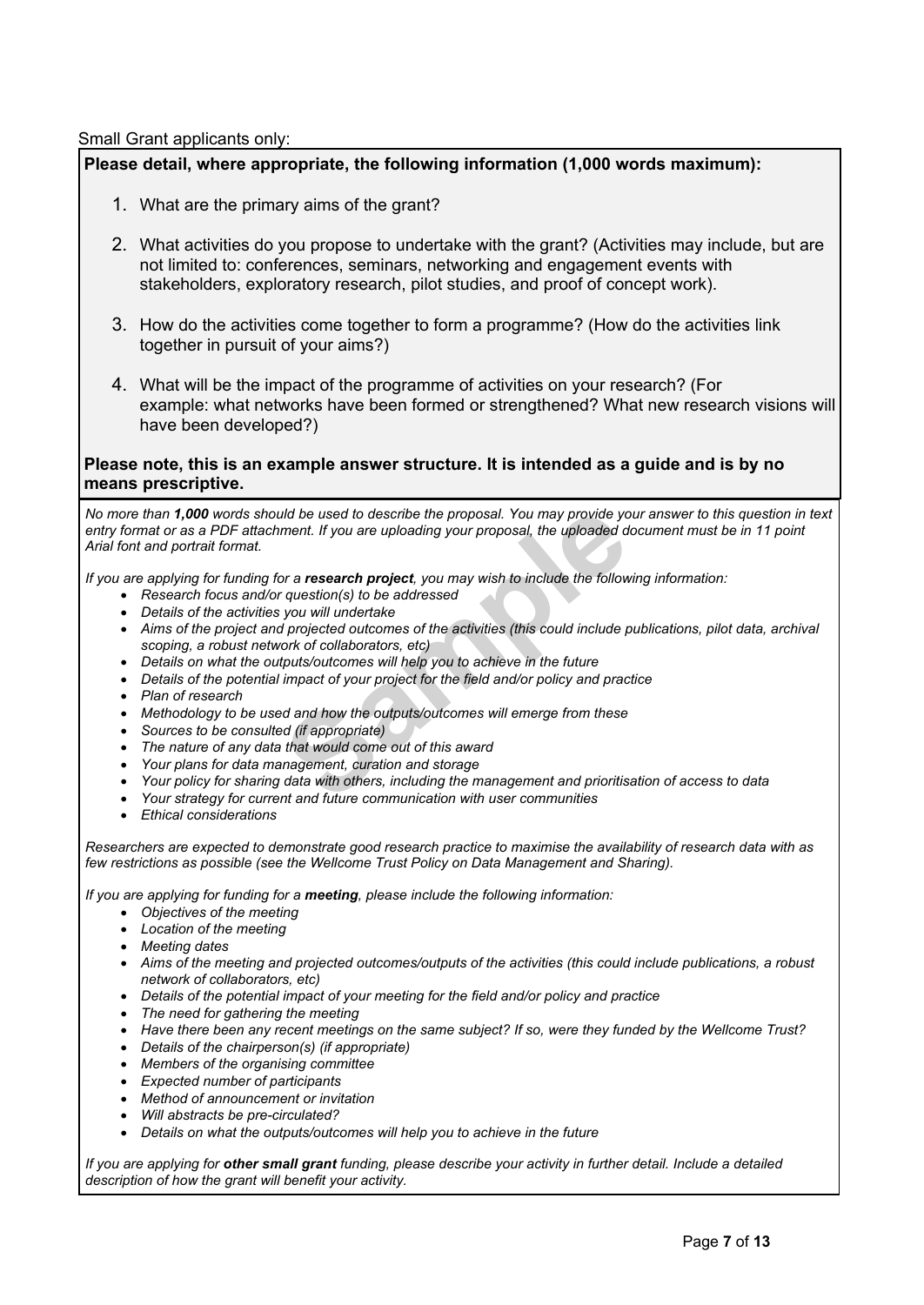(1000 words max.)

You may submit up to two A4 pages of additional information (such as graphs, figures, tables and essential unpublished data).

The additional information (such as graphs, figures, tables and essential unpublished data) provided in support of the research proposal may be embedded in the text of your file upload or attached here as a separate file. If you choose to embed this information, any text present (such as legends, labels or captions) can be excluded from the word count.

Please note that this form asks for all the information we require to consider your application. You should not provide *additional information (e.g. letters of support) unless specifically requested in the form.*

### **Bibliographical references**

You should give the citation in full, including title of paper and all authors, in alphabetical order, and include any primary sources to be consulted.

valent of two A4 pages of primary and/or secondary litera<br>eferences included are pertinent to your research proposa<br>sublication, journal title, year, volume and pages. Referer<br>lease ensure that your position as author (if You may provide up to the equivalent of two A4 pages of primary and/or secondary literature relevant to the research project. Please ensure that all references included are pertinent to your research proposal and are cited in full, including all authors, the full title of each publication, journal title, year, volume and pages. References with more than 10 authors may be shortened to et al. but please ensure that your position as author (if applicable) remains clear.

You may refer to papers "in press"; copies of these papers should be submitted. Manuscripts that are "in preparation" or "submitted for publication" must not be included in the reference list, but key data from these papers may be included as *"additional information".*

## **Location of activity**

|  | Will the funded activity take place at more than one location? |  |
|--|----------------------------------------------------------------|--|
|--|----------------------------------------------------------------|--|

It is important that we are able to track the countries and organisations where research activity is taking place and the *approximate proportion of the funds that will be spent at each location.*

You should list any locations where you will be conducting research or redirecting funds outside of the administering organisation. This includes, but is not limited to, anywhere in receipt of indirect funding, fieldwork sites, and time spent *working in another institution/laboratory. This does not include conference attendance.*

*Salary costs, if requested, should be attributed to the employing organisation.*

For each location, select the country and, where applicable, state the organisation (please include the administering organisation). Indicate the approximate percentage of the total funds that will be spent in each location, entering zero for locations where no significant funds will be spent. Salary costs, if requested, should be attributed to the employing organisation.

| <b>Country</b> | Organisation | <b>Percentage of funds</b> |
|----------------|--------------|----------------------------|
|                |              |                            |

## **Costs requested and justification**

Please select the currency in which you wish to apply.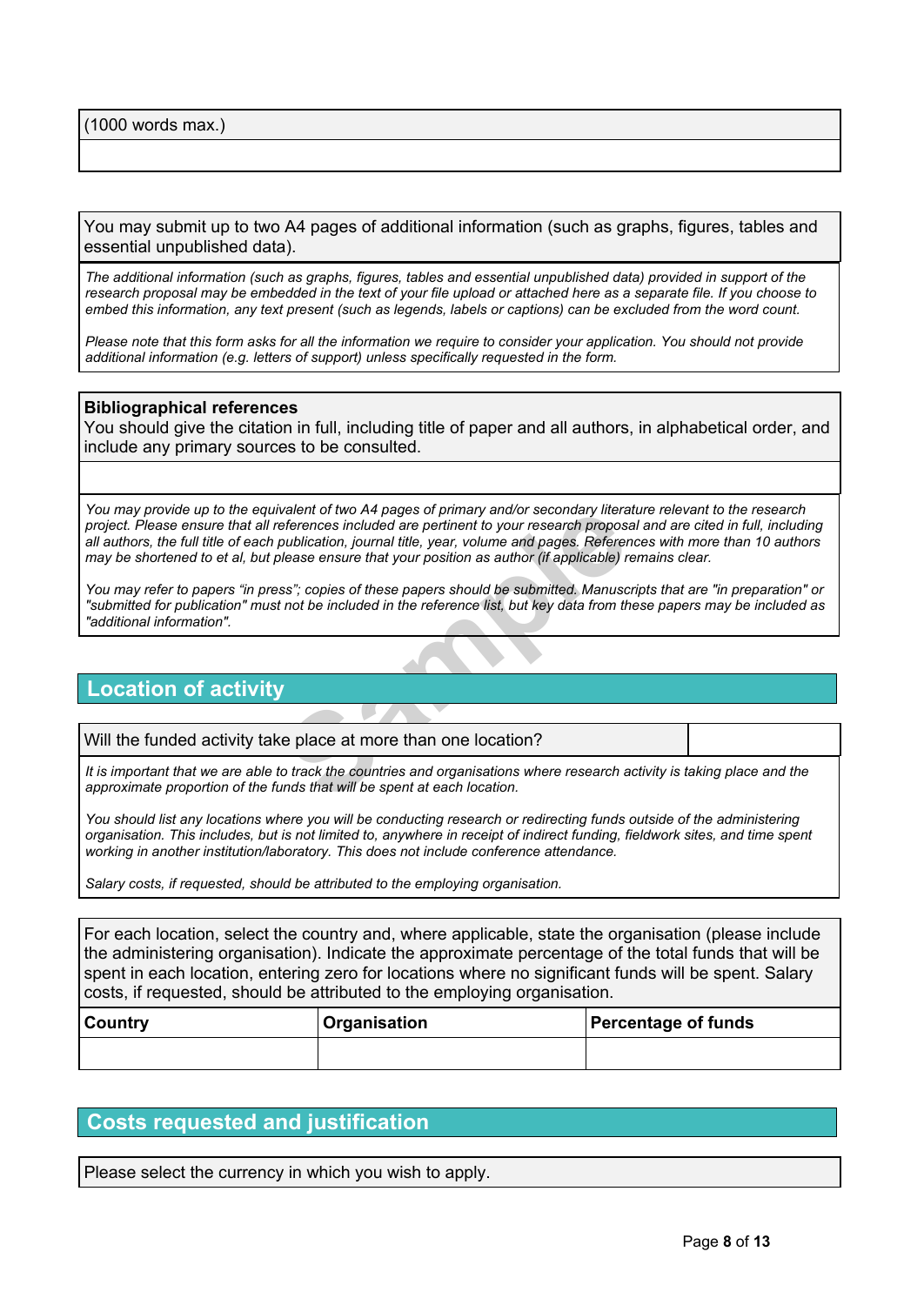It is expected that costs within the application will be submitted in the currency which, in the view of the applicant(s), best enables the activity to be undertaken. In the maiority of cases, the currency specified is likely to be the local *currency. Where this is not the case, please explain the reasons for selecting the chosen currency.*

*Please refer to the Wellcome Trust's [website](http://www.wellcome.ac.uk/funding/currency-issues) for further information regarding selecting a currency.*

If at any point, the Wellcome Trust is unable to award in the currency requested, discussions will be held with the administering organisation to decide whether an alternative currency should be used. If you have any concerns that the currency you would like to request may not be readily available, please contact the Wellcome Trust by e-mailing: *[grantpayments@wellcome.ac.uk](mailto:grantpayments@wellcome.ac.uk).*

Is the selected currency your local currency?

What is your local currency?

Please state clearly the reasons for requesting costs in the selected currency and the exchange rate used

(100 words max.)

### **Justification for resources requested**

**Sample**Please provide a brief justification for the resources requested. Wherever possible please also break down costs to show how totals have been calculated. (500 words max.)

# **Full economic costing**

Is your organisation based in the UK?

Is your organisation calculating the full economic cost of this proposal?

What is the total full economic cost  $(E)$ ?

Please provide the total full economic cost of your research proposal. Costs should be inflated at the recognised *percentage rate currently used by the organisation.*

## **Research involving human participants, human biological material and identifiable data**

Does your project involve human participants, human biological material, or identifiable/potentially identifiable data?

The following notes relating to 'Research involving human participants, human biological material and identifiable data' are intended to provide quidance and advice in completing the form, rather than a comprehensive review of the legal and *regulatory environment in which the application is made.*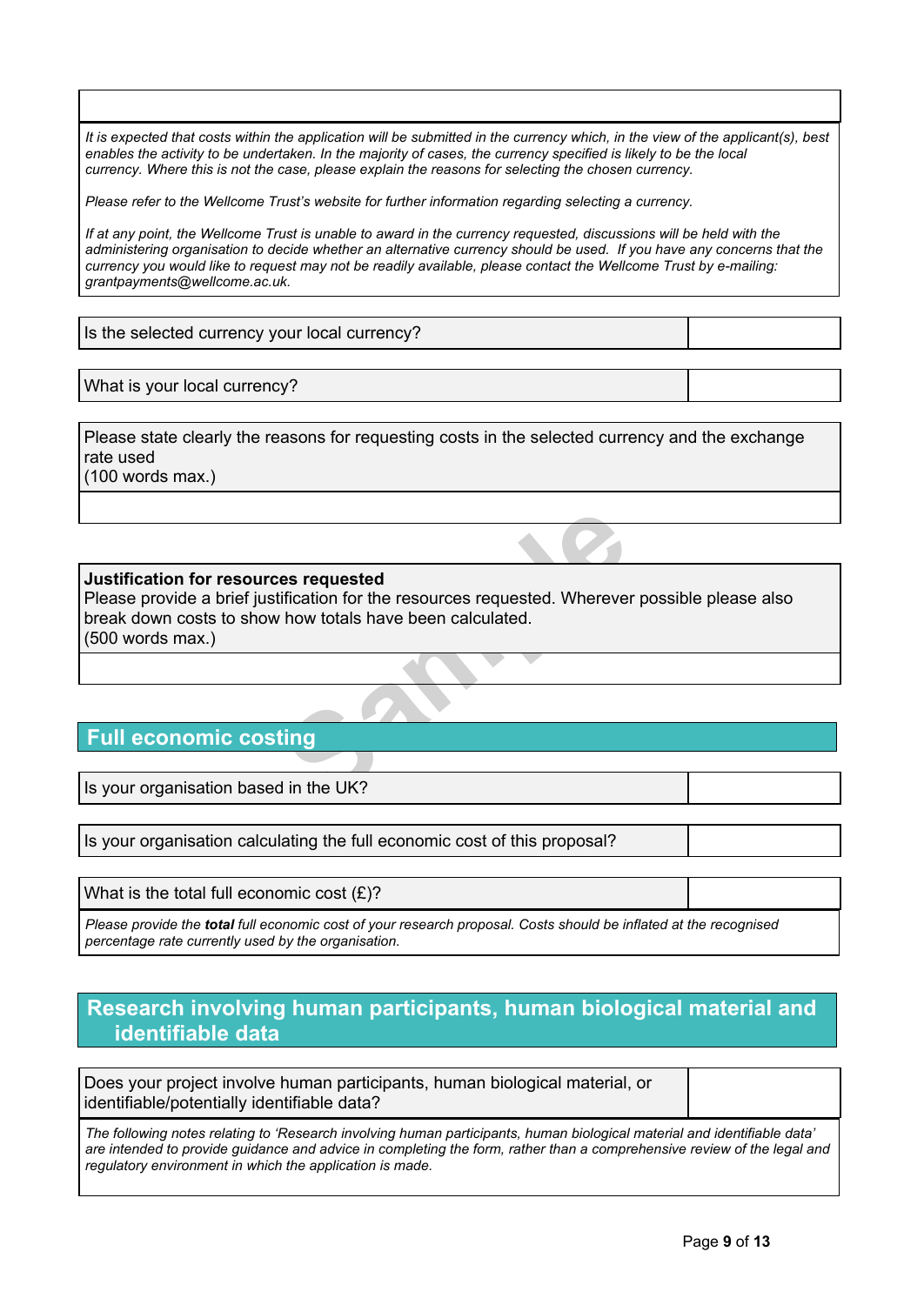The World Health Organization defines research with human subjects as "any social science, biomedical, behavioural, or epidemiological activity that entails systematic collection or analysis of data with the intent to generate new knowledge, in *which human beings i) are exposed to manipulation, intervention, observation, or other interaction with investigators* either directly or through alteration of their environment, or ii) become individually identifiable through investigator's *collection, preparation, or use of biological material or medical or other records."*

The Wellcome Trust policy position on research involving human participants can be found on the Wellcome Trust *website ([www.wellcome.ac.uk/wellcome-trust-policy-position-research-involving-human-participants\)](http://www.wellcome.ac.uk/wellcome-trust-policy-position-research-involving-human-participants)*

Ethical approval (usually from the appropriate National Health Service (NHS) research ethics committees) is required for all Wellcome Trust funded research involving human participants, biological samples or personal data. Personal data, in the context of the 1998 Data Protection Act (Section 3.2, and Annex 3), comprise information about living people who can be identified from the data, or from combinations of the data and other information which the person in control of the data has, or is likely to have in future. Any use of personal data or biological samples, relating to living or dead persons, *should conform to MRC guidelines available at: [http://www.mrc.ac.uk/documents/pdf/personal-information-in-medical](http://www.mrc.ac.uk/documents/pdf/personal-information-in-medical-research/)[research/](http://www.mrc.ac.uk/documents/pdf/personal-information-in-medical-research/) and [http://www.insight.mrc.ac.uk/2015/02/12/getting-the-best-out-of-biological-samples/.](http://www.insight.mrc.ac.uk/2015/02/12/getting-the-best-out-of-biological-samples/)*

Approval from other regulatory bodies such as the Human Fertilisation and Embryology Authority (HFEA) or the Gene Therapy Advisory Committee in the UK should also be sought where necessary, e.g. research involving human embryos may require a licence from the HFEA (please refer to [www.hfea.gov.uk](http://www.hfea.gov.uk/) for more information). If your proposal involves *research on gene therapy which requires regulatory approval, approval should be sought from your Local Research Ethics Committee, the University's Genetic Manipulation Committee, the Gene Therapy Advisory Committee and the Medicines and Healthcare products Regulatory Agency (MHRA).*

The organisation must ensure that ethical approval is in place at all relevant times during the project. For research *carried out at multiple sites, ethics committee approval must cover each site.*

the research, is to be performed outside the UK, independs people living in low and middle income countries, see the managing-grant/guidance-notes-research-involving-people<br>ananaging-grant/guidance-notes-research-involving Where the research, or part of the research, is to be performed outside the UK, independent ethics review must be obtained. For research involving people living in low and middle income countries, see the Wellcome Trust's website *([www.wellcome.ac.uk/funding/managing-grant/guidance-notes-research-involving-people-low-and-middle-income](http://www.wellcome.ac.uk/funding/managing-grant/guidance-notes-research-involving-people-low-and-middle-income-countries)[countries](http://www.wellcome.ac.uk/funding/managing-grant/guidance-notes-research-involving-people-low-and-middle-income-countries)).*

Please confirm that you have read the Trust's guidance on the feedback of health-related findings in research and that you are in the process of considering your approach to this.

The Wellcome Trust's guidelines on the feedback of health-related findings in research can be found on the Trust's *[website](http://www.wellcome.ac.uk/funding/managing-grant/wellcome-trust-policy-position-health-related-findings-research).*

Please state by whom and when the ethics of the project has been, or will be, reviewed and specify any other regulatory approvals that have been obtained, or will be sought.

We reserve the right to see relevant approval documents at any point during the lifetime of the grant, in accordance with our policy position on research involving human participants.

The following notes relating to 'Research involving human participants, human biological material and identifiable data' are intended to provide guidance and advice in completing the form, rather than a comprehensive review of the legal and *regulatory environment in which the application is made.*

The World Health Organization defines research with human subjects as "any social science, biomedical, behavioural, or epidemiological activity that entails systematic collection or analysis of data with the intent to generate new knowledge, in *which human beings i) are exposed to manipulation, intervention, observation, or other interaction with investigators* either directly or through alteration of their environment, or ii) become individually identifiable through investigator's *collection, preparation, or use of biological material or medical or other records."*

The Wellcome Trust policy position on research involving human participants can be found on the Wellcome Trust *website ([www.wellcome.ac.uk/wellcome-trust-policy-position-research-involving-human-participants\)](http://www.wellcome.ac.uk/wellcome-trust-policy-position-research-involving-human-participants)*

Ethical approval (usually from the appropriate National Health Service (NHS) research ethics committees) is required for all Wellcome Trust funded research involving human participants, biological samples or personal data. Personal data, in the context of the 1998 Data Protection Act (Section 3.2, and Annex 3), comprise information about living people who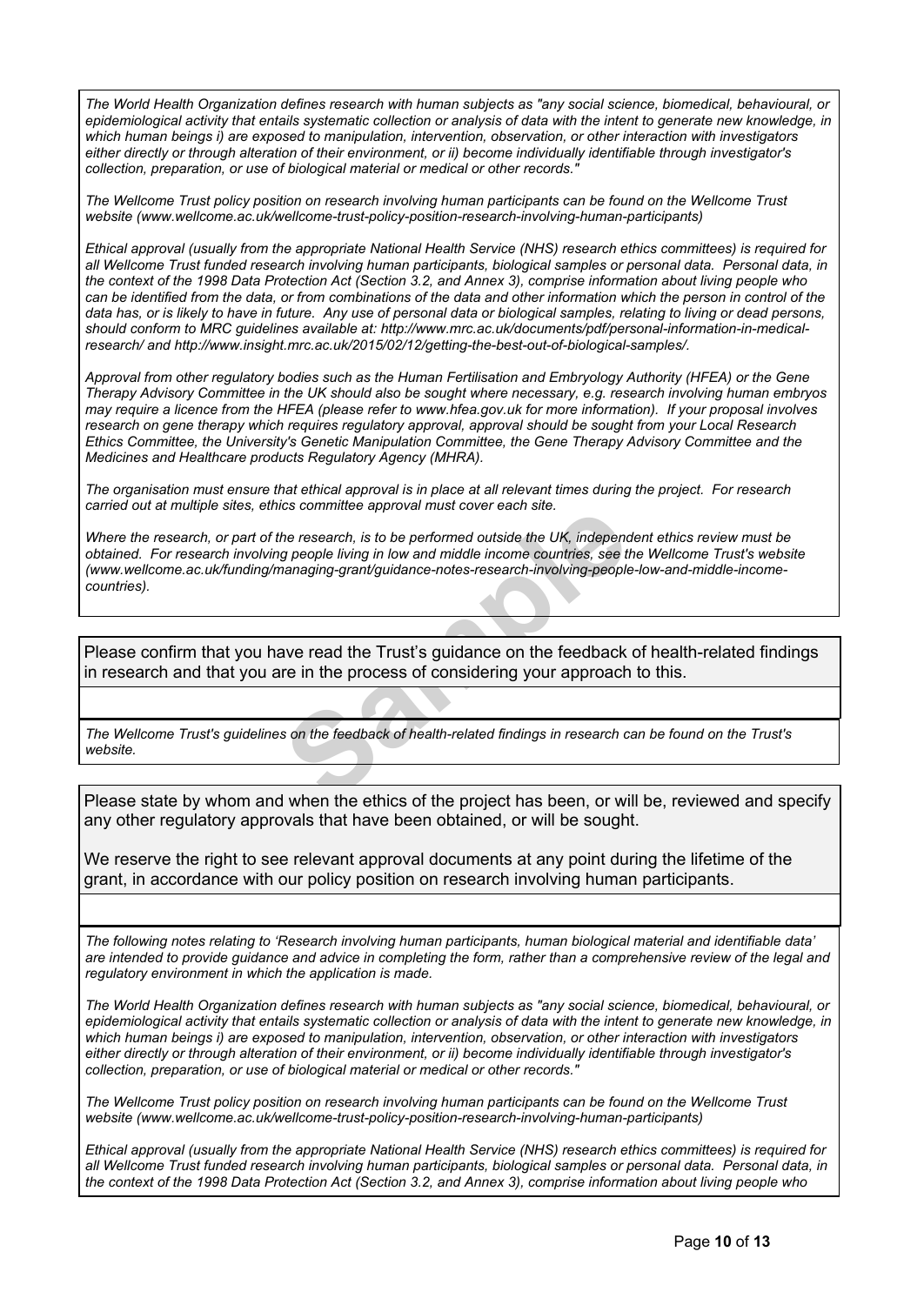can be identified from the data, or from combinations of the data and other information which the person in control of the data has, or is likely to have in future. Any use of personal data or biological samples, relating to living or dead persons, *should conform to MRC guidelines available at: [http://www.mrc.ac.uk/documents/pdf/personal-information-in-medical](http://www.mrc.ac.uk/documents/pdf/personal-information-in-medical-research/)[research/](http://www.mrc.ac.uk/documents/pdf/personal-information-in-medical-research/) and [http://www.insight.mrc.ac.uk/2015/02/12/getting-the-best-out-of-biological-samples/.](http://www.insight.mrc.ac.uk/2015/02/12/getting-the-best-out-of-biological-samples/)*

Approval from other requlatory bodies such as the Human Fertilisation and Embryology Authority (HFEA) or the Gene Therapy Advisory Committee in the UK should also be sought where necessary, e.g. research involving human embryos may require a licence from the HFEA (please refer to [www.hfea.gov.uk](http://www.hfea.gov.uk/) for more information). If your proposal involves *research on gene therapy which requires regulatory approval, approval should be sought from your Local Research Ethics Committee, the University's Genetic Manipulation Committee, the Gene Therapy Advisory Committee and the Medicines and Healthcare products Regulatory Agency (MHRA).*

The organisation must ensure that ethical approval is in place at all relevant times during the project. For research *carried out at multiple sites, ethics committee approval must cover each site.*

Where the research, or part of the research, is to be performed outside the UK, independent ethics review must be obtained. For research involving people living in low and middle income countries, see the Wellcome Trust's website *([www.wellcome.ac.uk/funding/managing-grant/guidance-notes-research-involving-people-low-and-middle-income](http://www.wellcome.ac.uk/funding/managing-grant/guidance-notes-research-involving-people-low-and-middle-income-countries)[countries](http://www.wellcome.ac.uk/funding/managing-grant/guidance-notes-research-involving-people-low-and-middle-income-countries)).*

In the course of your project, do you propose to use facilities within the National Health Service (NHS) or to involve patients being cared for by the NHS?

requires NHS support, the Wellcome Trust is agreeing to<br>
IR&D in the NHS in England (and the corresponding statchers must therefore meet the obligations of the Partnersh<br>
in its consent.<br>
mework for Health & Social Care, p By agreeing to fund work which requires NHS support, the Wellcome Trust is agreeing to abide by the Statement of *Partnership on Non-commercial R&D in the NHS in England (and the corresponding statements in Northern Ireland,* Scotland, and Wales). Researchers must therefore meet the obligations of the Partnership and may not carry out any *research until the NHS has given its consent.*

The Research Governance Framework for Health & Social Care, published by the Department of Health in England can *be downloaded from the Department of Health website [http://www.dh.gov.uk/health/category/research.](http://www.dh.gov.uk/health/category/research/) Please note that the Wellcome Trust cannot act as sponsor.*

Is a formal sponsor required for the project, for example under the Medicines for Human Use (Clinical Trials) Regulations or the Research Governance Framework for Health and Social Care and equivalent guidance?

Please indicate which organisation(s) has/have agreed to fulfil this role. Please note that the Wellcome Trust cannot act as sponsor.

# **Risks of research misuse**

Please confirm that you have considered whether your proposed research could generate outcomes that could be misused for harmful purposes.

*In preparing research proposals, Wellcome wishes to encourage applicants and their host organisations to consider* carefully any risks that the potential outcomes (information, products or technologies) of the research could be misused for harmful purposes. Such purposes would include actions that pose a significant threat to humans, animals, plants or *the environment - including terrorist misuse.*

Examples of possible research areas that are associated with dual-use risks of this type, include (but are not restricted *to) research that aims to:*

- *demonstrate how to render a vaccine ineffective*
- *confer resistance to a therapeutically useful antibiotic or antiviral agent*
- *enhance the virulence of a pathogen or renders a non-pathogen virulent*
- *increase the transmissibility or alter the host range of a pathogen*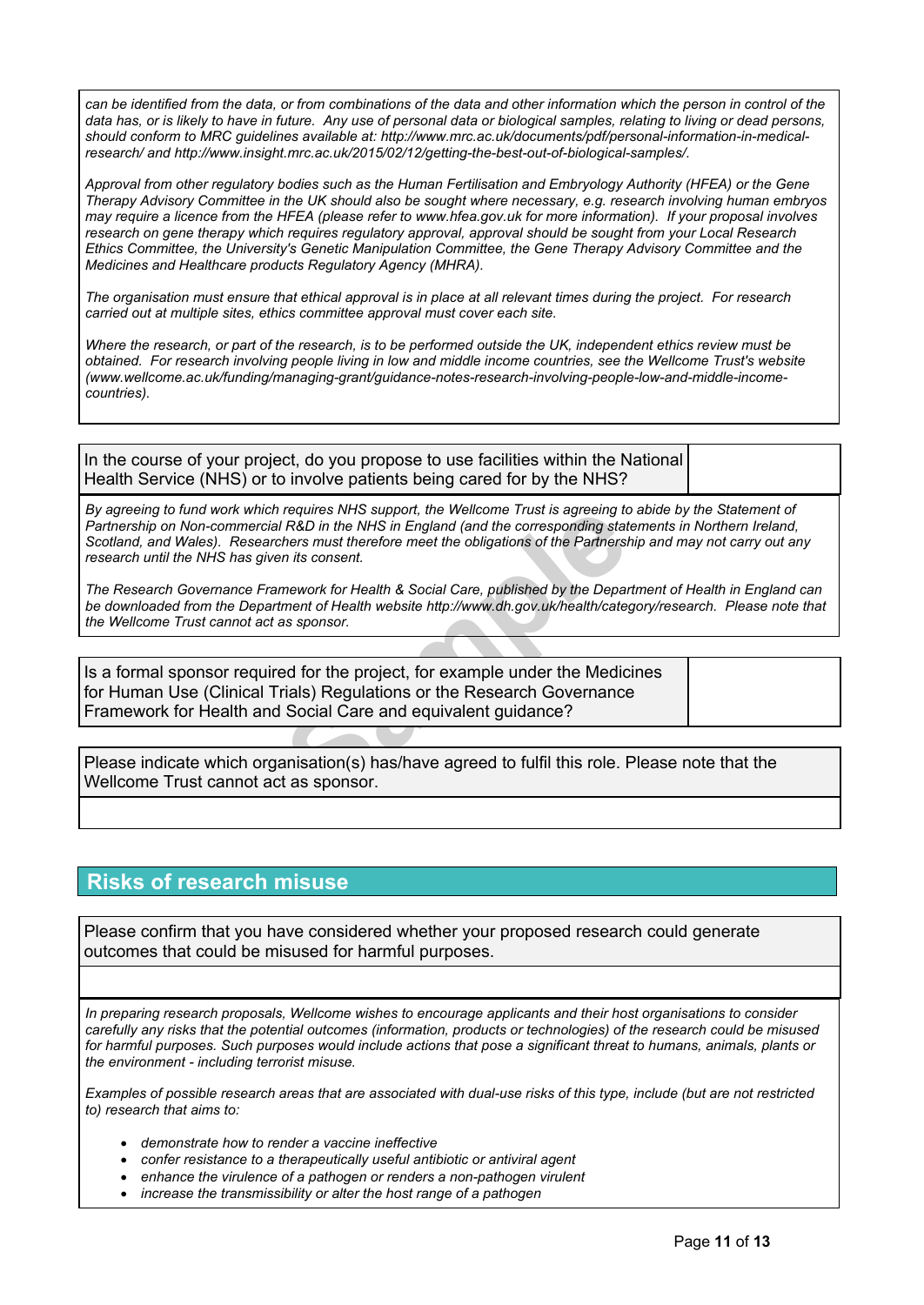- *enable the evasion of diagnostic and detection methods*
- *enable the weaponisation of a biological agent or toxin*
- *generate or reconstitute an eradicated or extinct agent or toxin*

Where there are judged to be tangible (i.e. real and non-hypothetical) risks that the proposed research will itself generate outcomes that could be misused to cause harm, researchers and organisations should take appropriate steps to monitor the research as it proceeds and minimise these risks. Risk mitigation could include establishing a process to review dual use risks on an on-going basis through the project and to gain independent expert advice as appropriate. Researchers should also ensure that all members of their team are aware of these risks in progressing their research. *and receive appropriate education and training on these issues.*

The identification of tangible risks in a research project should be clearly balanced against the benefits and value that is to be gained for health, science and society. We recognise that most research could conceivably generate results that might hypothetically be misused at some point in the future, and we are not asking applicants to appraise these kinds of *remote and hypothetical risks.*

Applicants should refer to the joint BBSRC, MRC and Wellcome policy and position statement on managing risks of *research misuse [\(https://wellcome.ac.uk/funding/managing-grant/managing-risks-research-misuse\)](https://wellcome.ac.uk/funding/managing-grant/managing-risks-research-misuse), and our guidelines on good research practice [\(https://wellcome.ac.uk/funding/managing-grant/policy-good-research-practice\)](https://wellcome.ac.uk/funding/managing-grant/policy-good-research-practice).*

### Have you identified any tangible risks of this type?

Please briefly describe these risks and the steps that you and your organisation will take to manage them

(250 words max.)

# **Freedom to operate/conflicts of interest**

**Example 2**<br> **Sample 2**<br> **Sample 2**<br> **Sample 2**<br> **Sample 2**<br> **Sample 2**<br> **Sample 2**<br> **Sample 2**<br> **Sample 2**<br> **Sample 2**<br> **Sample 2**<br> **Sample 2**<br> **Sample 2**<br> **Sample 2**<br> **Sample 2**<br> **Sample 2**<br> **Sample 2**<br> **Sample 2**<br> **Samp Describe any freedom to operate issues or potential conflicts of interest that have been identified or that might arise and how these will be or have been addressed.**

In particular, please consider the following:

- Do any of the individuals involved in the project hold any consultancies or equities in, or directorships of, companies or other organisations that might have an interest in the results of the proposed research?
- Will the proposed research use technology, materials or other inventions that are subject to any patents or other form of intellectual property protection?
- Will any element of the research be subject to agreements with commercial, academic or other organisations, including arrangements with collaborators named in the grant application, that might lead to intellectual property issues or restrictions?

(350 words max.)

Please describe any freedom to operate issues or potential conflicts of interest that may affect your ability to carry out the *proposed research and/or to comply with the Trust's grant conditions.*

Where the proposed research, in whole or in part, is subject to agreements with commercial, academic or other *organisations, e.g. Materials Transfer Agreements, the Wellcome Trust will expect a written assurance from the* administering organisation that the terms of any such agreement do not conflict with the Trust's grant conditions, *particularly in relation to the publication of research and the granting of research rights.*

Please refer to the Wellcome Trust's website for our policy on the relationship between Trust-funded researchers and *commercial entities: [www.wellcome.ac.uk/funding/managing-grant/policy-relationships-between-trust-funded](http://www.wellcome.ac.uk/funding/managing-grant/policy-relationships-between-trust-funded-researchers-and-commercial-organisations)[researchers-and-commercial-organisations.](http://www.wellcome.ac.uk/funding/managing-grant/policy-relationships-between-trust-funded-researchers-and-commercial-organisations)*